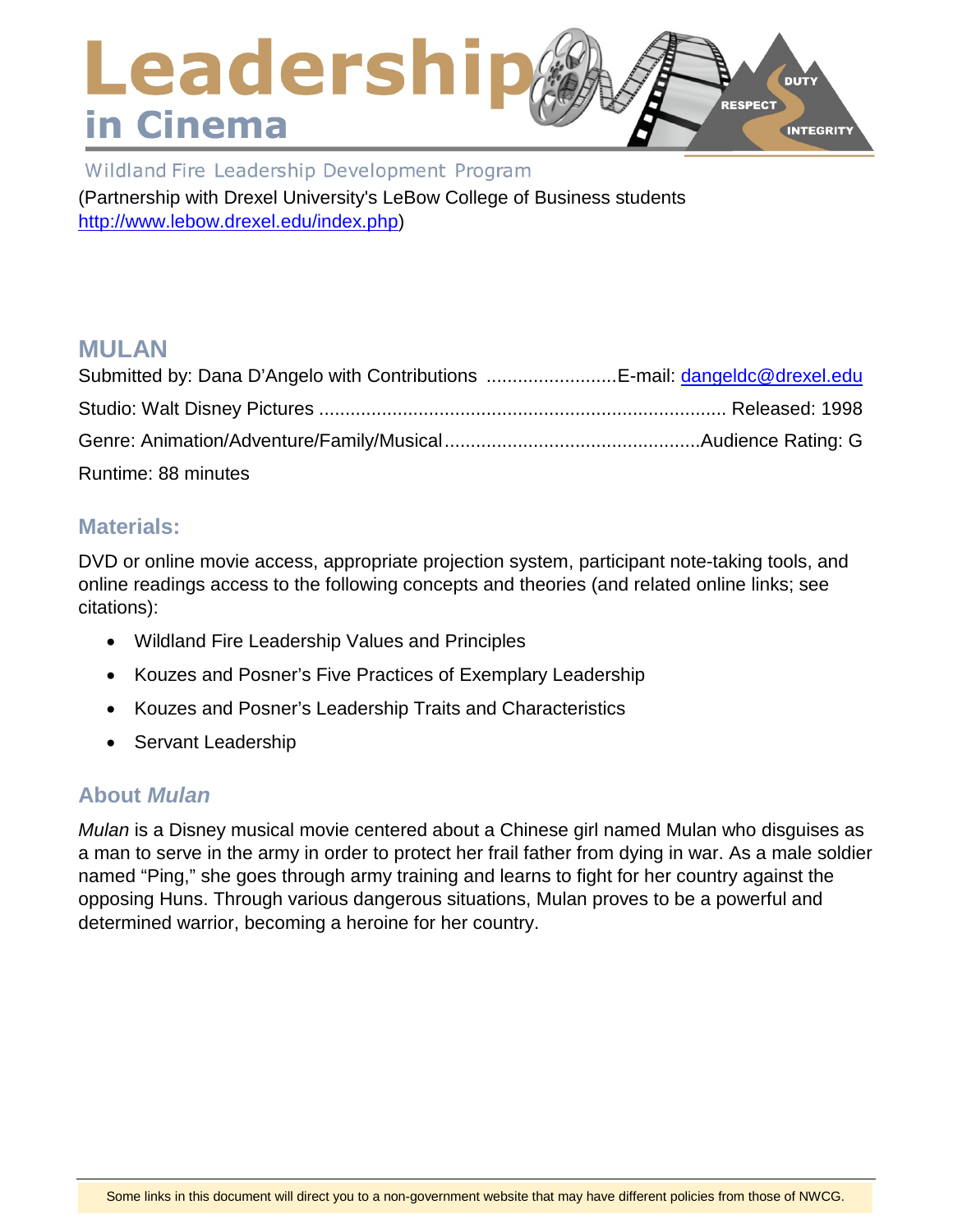# **Main Characters**

- Fa Mulan/Ping
- Mulan's father
- Fa Zhou
- Captain Li Shang
- Mulan's mother, Fa Li
- Mushu
- Grandmother Fa
- Yao
- Cricket
- Ling
- Mulan's horse, Khan
- Chien-Po
- The Emperor of China
- Shan Yu
- Chi-Fu

*\*Disclaimer: YouTube clips may not always be available. Sometimes they are removed.*

# **Part 1: Wildland Fire Leadership Values and Principles**

# **Objective**

Students will identify the characters and situations in which the Wildland Fire Values and Principles are exemplified. Make three groups and assign one value to each team. Each team should list examples of the situations in which their principle was represented and write them down. Once the examples have been identified, mix the groups so that each new group has least one member of each initial group. Examples for each value should then be exposed by the corresponding members while the rest of the group takes notes. By the end of the discussion, everyone should have a list of all the examples in the movie.

# **Duty Examples**

## *Be proficient in your job, both technically and as a leader*

- Mulan is a good example of this principle because throughout the movie, she does not only train to become a good soldier, but also to become a leader. She develops technical skills in combat, as well as leadership skills. Ever since she brings the arrow down, she demonstrates that she is a proficient soldier by performing every physical exercise skill and wit. Later in the movie, she demonstrates her leadership skills when she defeats the Huns in the mountain and when she guides her team to save the Emperor. She knows her duty is to both fight and lead, not one or the other.
- Shang, just as Mulan, is proficient in his job as a captain. He exemplifies the ideals of the Chinese Army; he has physical strength, discipline, self-control and, as his father says, an impressive military lineage. He demonstrates his technical skills as he sets the example for every exercise. He does not ask his men to do something that he is not capable of doing. This earns him the respect and admiration of his men. He also has an extensive knowledge of training and leadership techniques. Throughout the movie, Shang leads his men in battle towards victory. He is a great soldier, and a great leader.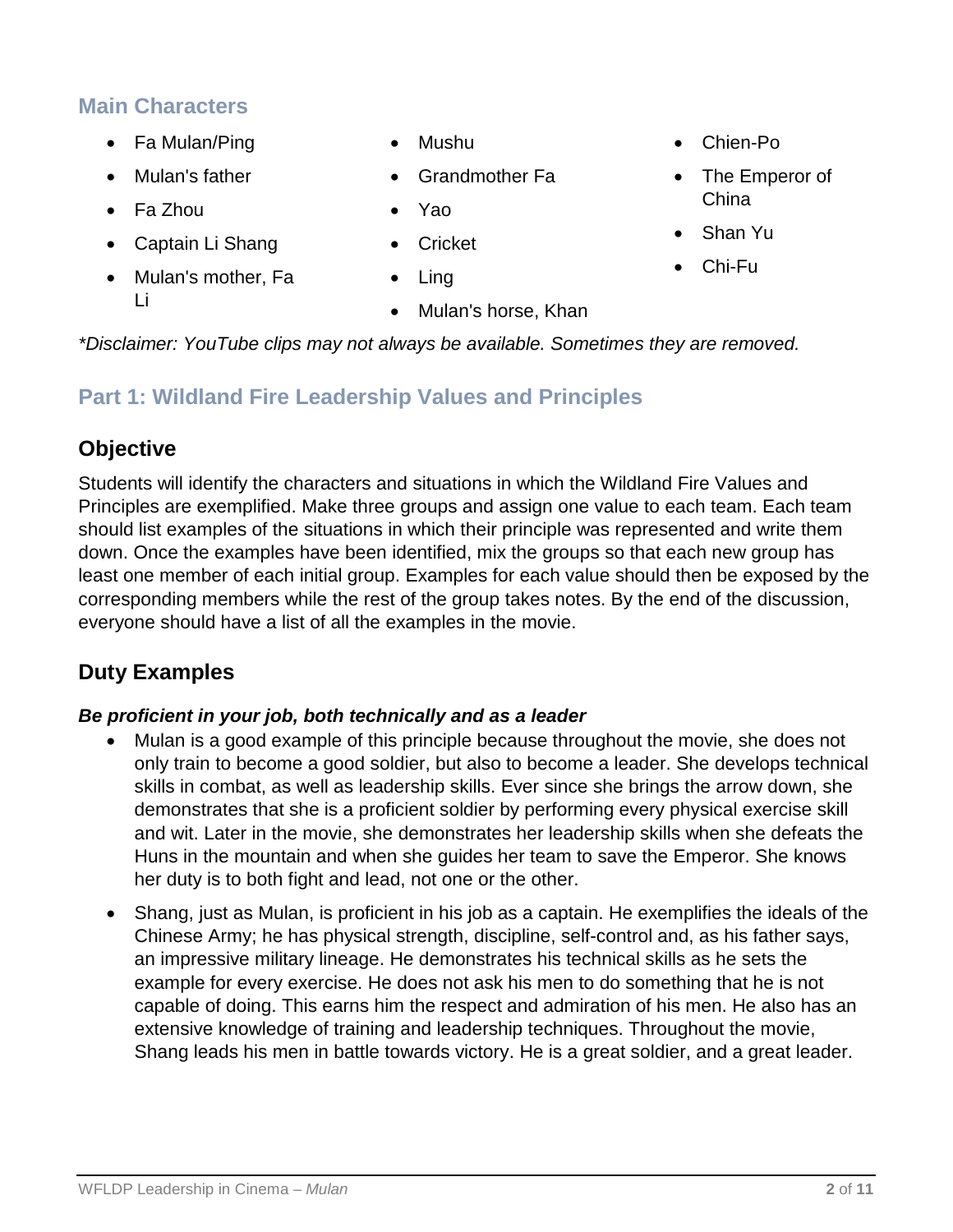### *Make sound and timely decisions*

• Clip:<http://www.youtube.com/watch?v=AZeW3tjp49w>

Mulan's decision of shooting the cannon towards the top of the mountain was one of the most admirable acts of courage and self-confidence of all Disney movies. She disobeys the orders of her superiors (Shang); she had to make the decision in a matter of seconds; she had to act quickly and in front of Huns. She demonstrated her wit and self-management since remained calm and focused on her goal.

#### Clip:<http://www.youtube.com/watch?v=LNBgXE9y4pA>

Shang's decision of not killing Mulan is honorable. Chi-Fu tells the other soldiers "You know the law". Shang had to decide whether to obey the law and take Mulan's life, or to follow his own moral principles and save her life just as she had saved his. Shang could have hidden behind the law and kill Mulan without thinking twice. However, he decides to take the responsibility of the decision and have a moral argument taking into account different values. He decides to let her live. Even though he was disobeying the law, he was living in accordance to his life principles.

- Ensure that tasks are understood, supervised and accomplished
- As it was mentioned before, Shang does not merely shout out orders to his men and expect results. Instead, he executes the physical exercises and sets the example for his men. He is constantly asking "Is that clear?" to emphasize his orders. He supervises his soldiers and makes sure that his orders are accomplished.

#### *Develop your subordinates for the future*

- Clip:<http://www.youtube.com/watch?v=ZSS5dEeMX64>
- This principle is very clearly exemplified by Shang. He develops his soldiers for the future: he makes men out of them. He trains their discipline and self-control as well as their technical skills. The song "Make a Man Out of You" perfectly explains what Shang wants from his men, and what he achieves in the end: He makes them "tranquil as a forest, but on fire within", he helps them "find their center" so that they are "swift as a coursing river, with all the strength of a great typhoon, with all the strength of a raging fire and mysterious as the dark side of the moon". He is preparing them to survive the war and defeat the Huns.

## **Respect Examples**

#### *Know your subordinates and watch out for their well being*

• Shang does not really understand Mulan because he does not know that she is a woman, and therefore has never had any type of physical training that boys go through. In school, Mulan is being prepared to get married, not to join the army. Shang has no way of knowing this, and this is why he and Mulan have a lot of conflicts at the beginning. However, he knows that the rest of the soldiers and knows how to encourage them to keep fighting. This encouragement also motivates Mulan. Shang watches out for her wellbeing, despite his lack of knowledge of her strengths and limitations. He tells her that she is not fit for war and that she should go back home. Mulan does not give up so easily, but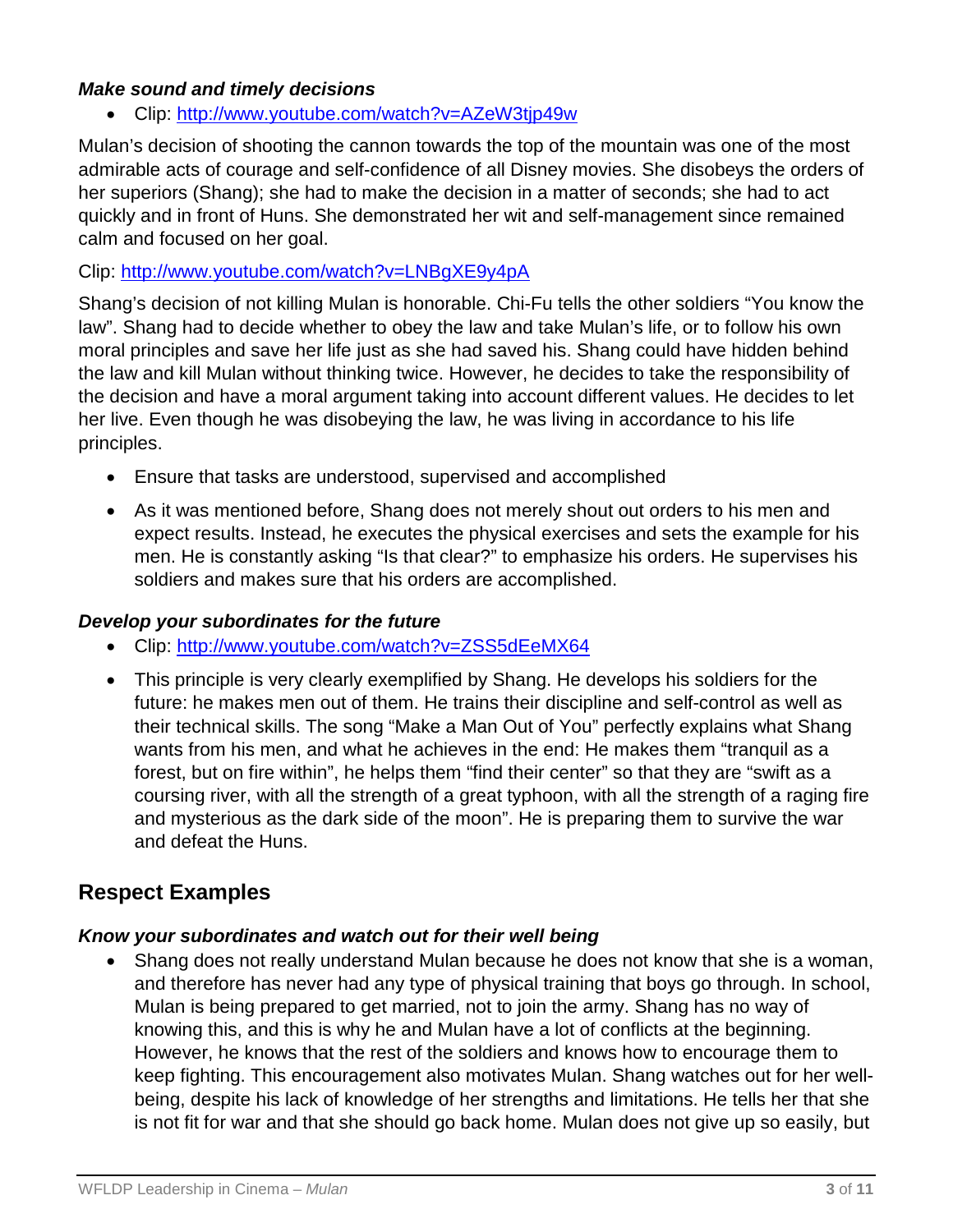Shang was doing it for her and the army's good. After Shang discovers Mulan's secret, he lets her live, but leaves her behind. This was also for Mulan's own good, because the fact that Shang had decided not to kill her did not mean that the rest of the army would agree. Mulan could be in grave danger if her secret got to higher authorities.

#### *Keep your subordinates informed*

• When Shang discovers his father and his men had been defeated by the Huns he addresses his soldiers and tells them that the Huns are moving quickly and that they had to cross through the Tung Shao Pass in order to get to the Imperial City and save the Emperor on time. He also tells them that they are the only hope of the Emperor. He explains his decision on taking a different, more dangerous path and he communicates their current situation to all the soldiers.

#### *Build the team*

• Shang knows that one of the most important skills in the army is teamwork. He begins to force his men to act as a team since the first day. He makes all of his men clean the rice that was spilled during the fight Mulan got into. This makes his men very angry, but teaches them a lesson on teamwork.

#### *Employ your subordinates in accordance to their capabilities*

• General Li employs his son Shang as the Captain of Mulan's section because he knows that his son is ready for such a responsibility. He trusts him and knows that Shang is "number one in his class, with extensive knowledge on training techniques, and an impressive military lineage."

## **Integrity Examples**

#### *Know yourself and seek improvement*

• Mulan understands that she has different strengths and limitations that the rest of the soldiers. However, she also understands that this does not make her weaker. She trains hard to improve her technical skills in survival and combat. She soon realizes that she even though she has less muscular strength than others, she can use her intelligence and wit to overcome obstacles. She uses this strength to her favor when she retrieves the arrow and when she defeats the Huns.

#### *Seek responsibility and accept responsibility for your actions*

• Mulan is aware that disguising as a man and entering the army could have lethal consequences. She could have been discovered and killed, or she could die in battle. The consequences are not only for her, but for her family as well. If her secret was revealed, it would bring great dishonor to her family. However, she takes the risk and leaves, knowing that she was going to be on her own out there, but that it was worth it.

#### *Set the example*

• As mentioned before, Shang leads with his example. He demonstrates all the ideals that the army is looking for in a soldier. He executes the exercises with skill and discipline. He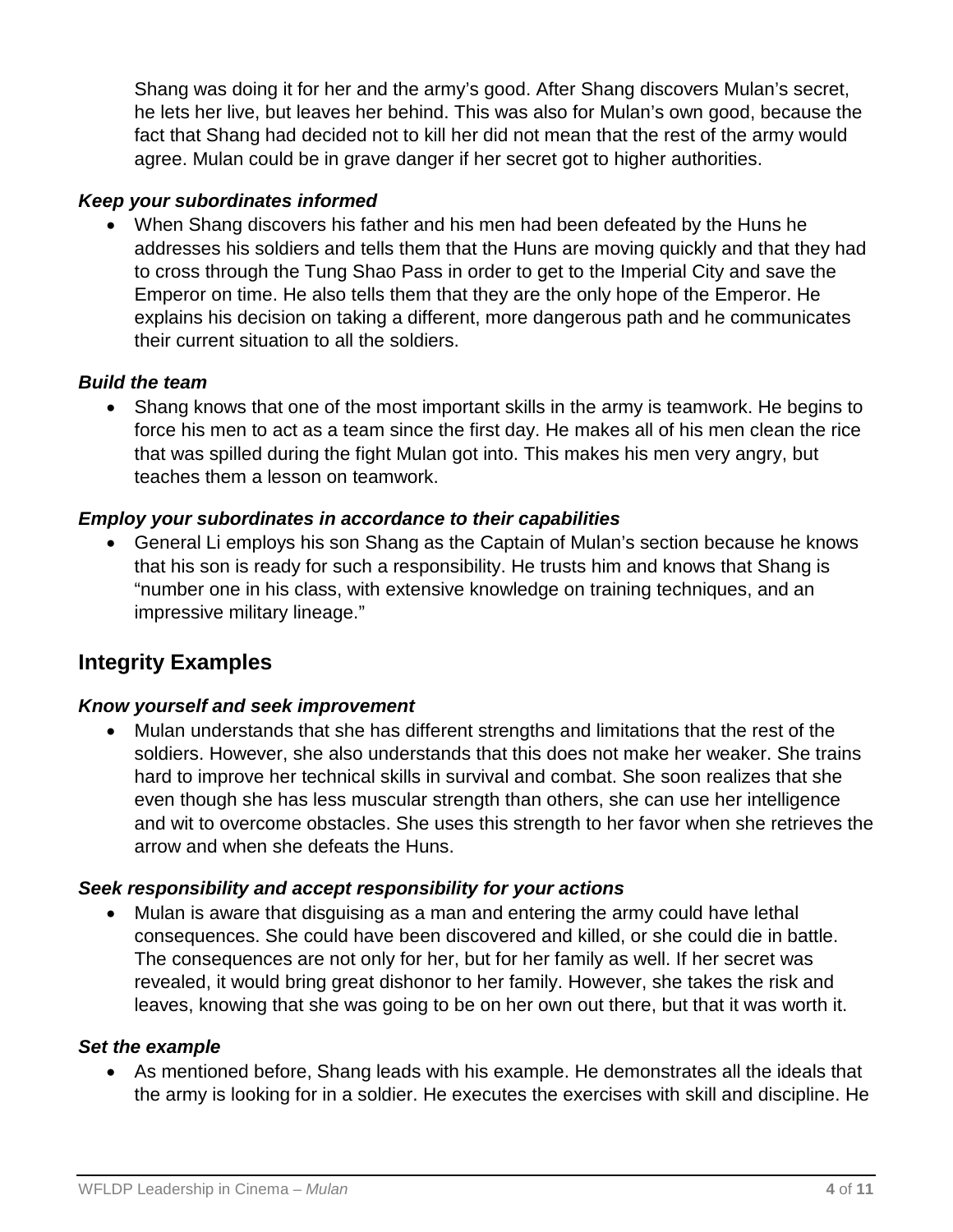asks from his men what his superiors have asked from him before. He earns the respect and admiration of his men by being the man that he is training them to be.

# **Part 2: Kouzes and Posner's Five Practices of Exemplary Leadership**

# **Objective:**

Students will watch the film Mulan and evaluate which characters and/or behaviors demonstrate Kouzes and Posner's Five Practices of Exemplary Leadership.

# **Suggested Guidelines:**

- 1. Introduce the leadership theory prior to watching the film. Briefly discuss each of the Five Practices as a class.
- 2. Assign readings which further explain the theory.
- 3. If time is allowed, watch the film in parts. After each part, create a brief discussion about what has happened. A minimum of two breaks throughout the film is recommended.
- 4. After the film has finished, break into small groups where further discussion can commence.
- 5. Bring the class back together for a class discussion, in which students are encouraged to bring up specific characters/behaviors/scenes that relate to one of the Five Practices. Ask for agreements or disagreements and ask why.
- 6. End the discussion with real-world applications. Ask the students how they can use the Five Practices in real-life.

# **The Five Behaviors**

## *Model the Way*

- Review Captain Shang's first practice with his soldiers. Pay close attention to the training. Is Shang just standing and watching? How is he leading the soldiers during training? Discuss these questions.
- [http://www.fpx.de/fp/Disney/Lyrics/Mulan.html:](http://www.fpx.de/fp/Disney/Lyrics/Mulan.html) Use "I'll Make a Man Out of You" lyrics section, specifically the first four lines of the second verse and the chorus. Discuss what these lines mean and how they relate to the movie and the theory.

## *Inspire a Shared Vision*

• [http://www.youtube.com/watch?v=XlgdI88X7XQ:](http://www.youtube.com/watch?v=XlgdI88X7XQ) This clip shows the scene on the mountain with the Huns. The vision is to save China. Shang has forged a unity amongst his troops therefore, they all draw their swords in order to protect their country. Examine the actions of Shang and the soldiers. What does drawing their swords after Shang speaks represent? Is there unity present? What are the soldiers fighting for and why? Discuss these questions.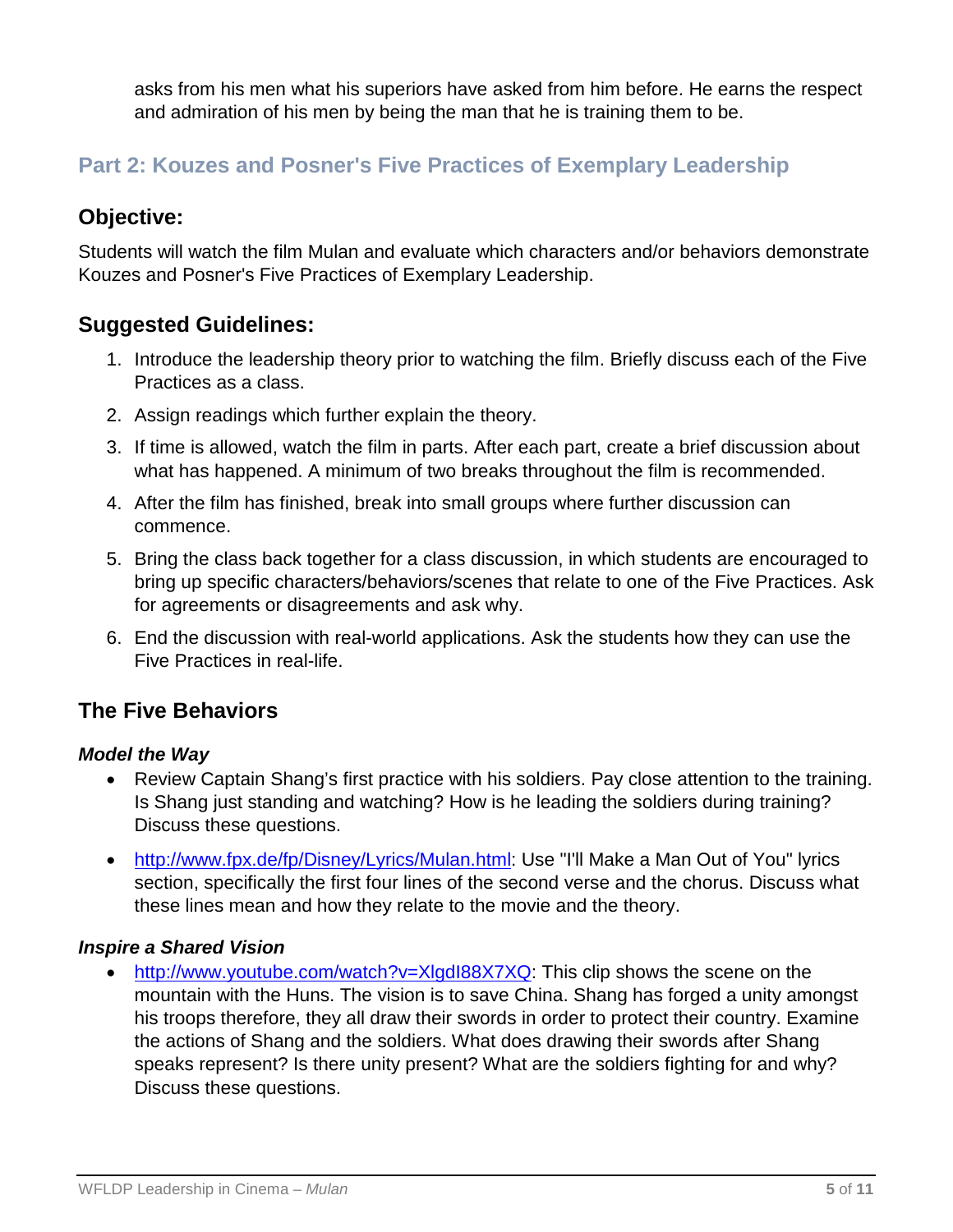## *Challenge the Process*

- [http://www.youtube.com/watch?v=GvdBZzjEwq0:](http://www.youtube.com/watch?v=GvdBZzjEwq0) This clip shows when Mulan decided to take her father's place to fight in the war. Here, Mulan challenges the traditions and culture of the Chinese society in order to protect her father. Examine the actions of Mulan. What is the first indication of her decision? How did Mulan's decision eventually benefit China? Discuss these questions
- [http://www.fpx.de/fp/Disney/Lyrics/Mulan.html:](http://www.fpx.de/fp/Disney/Lyrics/Mulan.html) Use "A Girl Worth Fighting For" lyrics section to compare the women described to Mulan. How is she different from them? How do these differences play a role in her leadership? Discuss these questions.

## *Enable Others to Act*

• No clip available, but use scene from 69:30-72:52 in the full movie. This scene shows how Mulan fostered collaboration with Shang, Chien-Po, Ling and Yao. Although she was leading the group, she gave each individual personal power to carry out his part. How did each character play a part in saving the emperor?

#### *Encourage the Heart*

- Re-watch Captain Shang's first practice with the soldiers. This clip also shows how Mushu acts as Mulan's guardian and how his genuine acts of care encourage Mulan to keep going in training. Pay close attention to Mushu. What is he doing to help Mulan? How are his actions influencing Mulan? Discuss these questions.
- No clip available, but use scene from 62:40-64:15 in the full movie. How do Mushu's actions here relate to the theory? Discuss this question.

## **Potential Answers to the Discussion Questions**

- a. Shang is being active during training. He is not just standing there giving commands. Instead, Shang demonstrates the level of strength, agility and mastery of weapons that he expects from his soldiers. For instance, he stands in front of the men and performs the drills with the wooden poles and then practices alongside of the men. He also runs through the mountains with the men.
- b. The first four lines of the second verse explain how the men need to be in order to win. The lines "Tranquil as a forest, but on fire within" show that the men need to be externally calm and relaxed, but passionate and energetic internally. The chorus for this song shows the men's newly gained understanding of the kind of men they need to be for the army. They realize that they need to be "...as swift as the coursing river...with all the force of a great typhoon..." from Shang's modeling. Shang demonstrates these qualities for his men and trains his men to embrace those qualities. As a result, the men want to mirror Shang and his traits.
- c. After seeing the thousands of Huns on the mountain, the men become fearful. Even Shang is taken back at first. However, his expression changes to one that is strong and unafraid and says, "Prepare to fight. If we die, we die with honor." Although the men still show fearful expressions, one by one, they draw their swords. This action shows that the men are united and committed to the vision of saving China and fighting for China that Shang inspired. Because of this shared vision, the men are fighting for their country.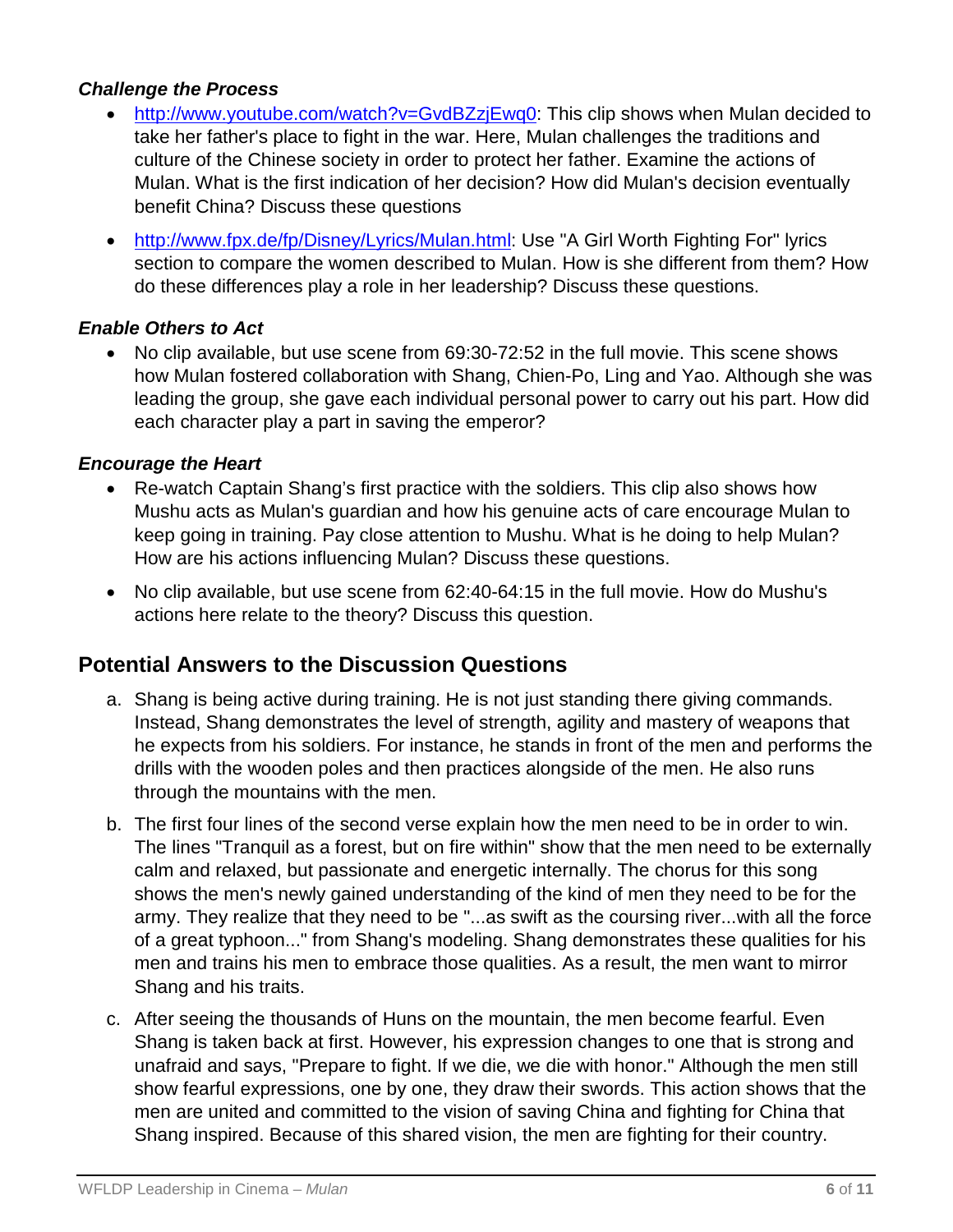- d. The first indication of Mulan leaving was when she placed her hair comb down and took the scroll her father received. She then cut her hair and took her father's army suit. These actions showed that she did not embrace the stereotypes for women set by Chinese society. Mulan's decision eventually benefited China because she saved the emperor and defeated Shan Yu.
- e. The women described in "A Girl Worth Fighting For" depict typical stereotypical Chinese women. They are feminine and soft. Yao wants a girl who will admire his strength. Chien-Po wants a woman to cook for him. Then Mulan brings up a girl who always speaks her mind and has a brain, but Yao, Ling and Chien-Po disregard this and say, "Nah!" Mulan is the opposite of the women described. She does not embrace her femininity as she is supposed to, which is shown through her decision to fight in the war and impersonate a man. She becomes strong and fights even after her true identity was revealed. This helps Mulan become an effective leader because she has the confidence to lead others. She has mental, emotional and physical strength so the other men could not say that she is weak.
- f. In the scene where Mulan and the others are trying to save the emperor, each individual has a job to carry out. Mulan, Chien-Po, Yao and Ling fight Shan Yu's henchmen while Shang goes to fight Shan Yu. After defeating the henchmen, Mulan retrieves the emperor and hands him off to Chien-Po, Yao and Ling. These three take the emperor away from the palace. Shang and Mulan fight Shan Yu. Although Mulan leads the group, each individual has personal power to use in order to fulfill their duties to save the emperor.
- g. Mushu tries to help Mulan through her training. For instance, during the bow and arrow drill, Mushu puts the tomatoes on Mulan's arrow before she shoots to try to make her look good. He also catches a fish for her and splashes water on her when Shang punches her. He pushes her back up to go back to training. Mushu's actions help motivate Mulan to push through her harsh training. Mulan is crestfallen and feels useless after her true identity was discovered. She picks up her father's helmet and feels that she is worthless and that she could not prove everyone wrong. Then she throws the helmet aside, which represents that she is giving up on herself. Mushu picks up the helmet and cleans it and holds it in front of Mulan so she could once again see her reflection. He calls her pretty and hugs her. Mushu's genuine act of care allows Mulan to believe in herself once and she picks herself back up and heads to the emperor when she discovers that the Huns are alive.

# **Part 3: Kouzes and Posner's Leadership Traits and Characteristics**

## **Objective:**

Students will watch Mulan and find and explain examples of characters exhibiting different characteristics and traits.

## **Mulan**

For the following traits and characteristics, play the scene of Mulan leaving home: [http://www.youtube.com/watch?v=AARl1cMxS9w.](http://www.youtube.com/watch?v=AARl1cMxS9w)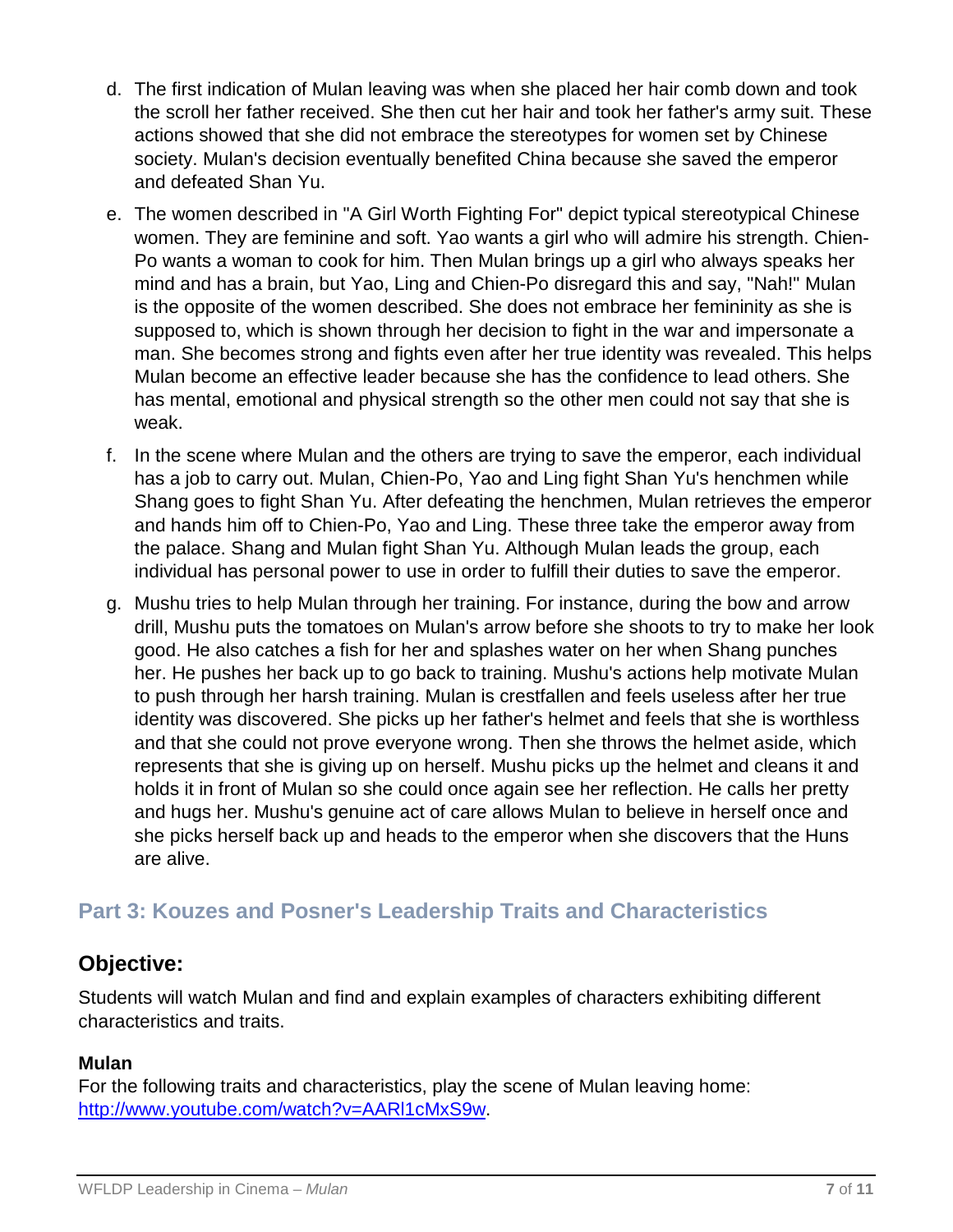Loyalty – Mulan's loyalty to her family and her country drive her to join the army in place of her father.

Q: Was Mulan truly loyal to her family, despite betraying tradition and leaving without notice?

A: Although Mulan had to lie to save her aging father from the army, her intentions were loyal.

Caring – Mulan's love for her family is clear when she goes to the draft in place of her father in order to prevent his death.

Q: How does Mulan's caring personality contribute to her ability as a leader?

A: Mulan's caring nature causes her to become more driven and determined because she wants to bring honor to her family.

Drive<http://www.youtube.com/watch?v=QHR9wOv3hJ4>

Ambition – Mulan shows ambition when, during the dead of night, she scales the post with weights tied to her hands to retrieve the arrow from the top. While every man has failed in completing this task, her ambition drives her to try again until she succeeds at the crack of dawn.

Energy – Mulan's energy extends past physical energy to encompass her undying mental and emotional stamina. Though the Chinese army is grueling, she does not fall behind or give up.

Tenacity – Mulan's persistence is displayed when she undergoes harsh physical training and proves herself to be just as competent, if not more so, than the men in her ranks.

Initiative – Mulan shows initiative when she sneaks out in the middle of the night to join the army.

Self-confidence – Mulan would not have joined the army in disguise if she had not known she was equally as capable as the men around her. Throughout her quest, she works hard because she is certain she has the ability to achieve.

Q: Examine the scene in which Mulan retrieves the arrow from the post. How does she reach the top when no man has done so? What gives her the motivation? Discuss.

A: Mulan keeps training until she is strong enough to scale the post, and her determination comes from her desire to prove herself to be as able as the other men. Additionally, her motivation stems from her wish to honor her family.

Q: How does Mulan's self-confidence develop? How does it help her as a leader?

A: Mulan's self-confidence is boosted by Mushu when he continues to encourage her. In addition, her achievements, such as retrieving the arrow and running with the pails of water, help her to believe in herself more. Self-confidence aids Mulan as a leader because she believes she can achieve what she sets out to do.

## *Shang*

Competence – During the movie, Shang is promoted to a captain in the Chinese army, and the "I'll Make a Man Out of You" sequence exemplifies his capabilities. He is physically strong in addition to being emotionally able to handle a leadership position in the military.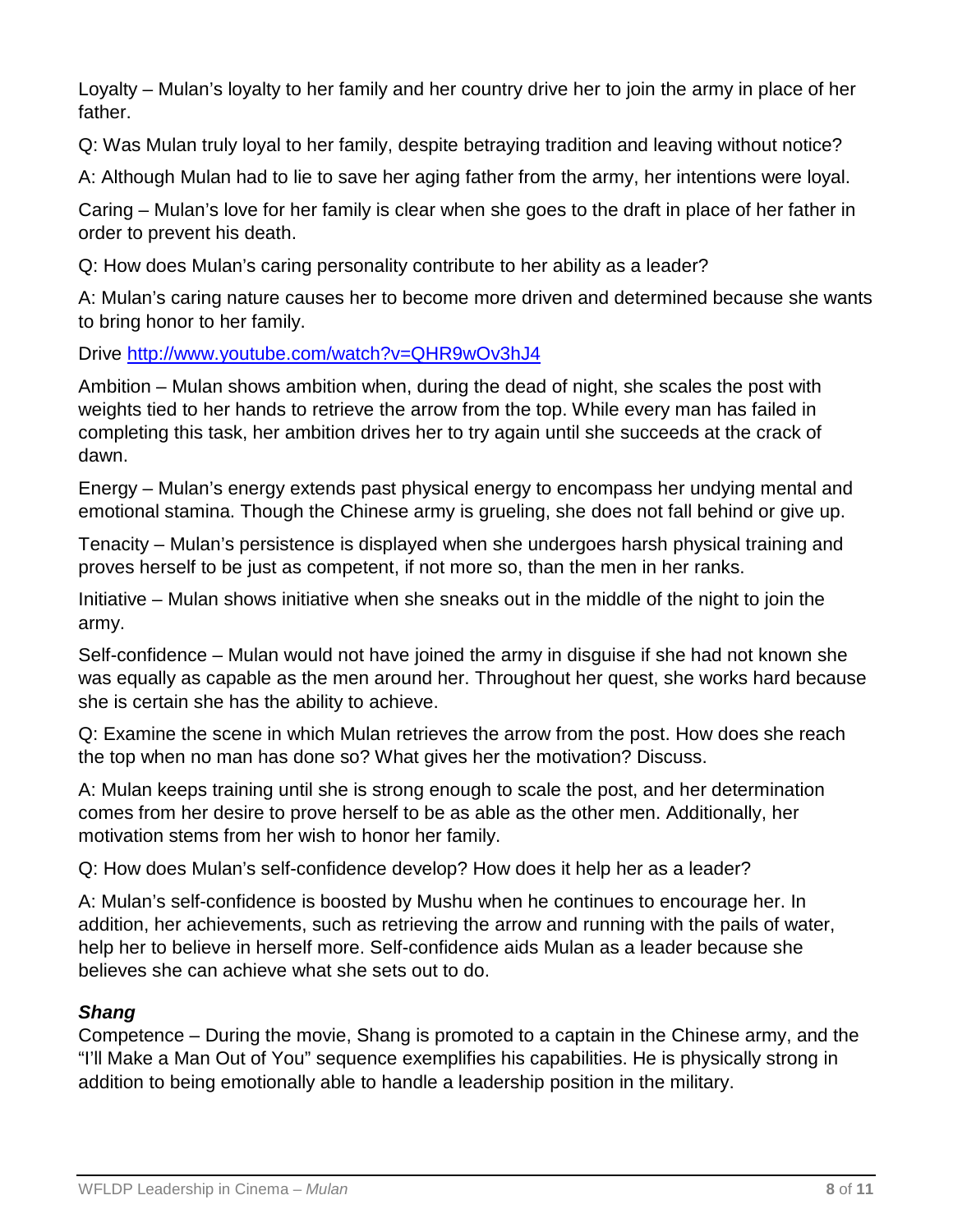Determination – Shang's determination becomes clear when he whips and shapes his men to become true soldiers. He is driven to defeat the Huns and to defend his country, and he ensures that his men are ready for war by making them undergo brutal training.

Subject knowledge – Once again, Shang's rise in ranks shows that he possesses subject knowledge. During the same song sequence, he displays his tactical skills in hand-to-hand combat in addition to the wooden poles and bow and arrow.

Q: Play the "I'll Make a Man Out of You" sequence:

[http://www.youtube.com/watch?v=ZSS5dEeMX64.](http://www.youtube.com/watch?v=ZSS5dEeMX64) How do Shang's actions distinguish him from the other men? Do his competence and subject knowledge make him superior to the others? Discuss.

A: The song sequence displays Shang's physical abilities. Though they do not necessarily make him superior to the other men, they distinguish him by highlighting him as an apt leader.

Q: What motivation does Shang have to improve his men? How does he shape them both as soldiers and as people?

A: Shang is motivated because he does not want to let down his father, who is his superior, and because he wants to honor his country. He teaches his men physical and practical skills as well as life skills. He drills discipline, honor, and determination into their heads. He does not allow them to give up; he only allows them to improve.

# **Part 4: Servant Leadership**

# **Objective:**

Students will watch *Mulan* and engage in discussion about the different aspects of servant leadership expressed by various characters from select scenes in the movie.

# **Suggested Guidelines:**

- 1. Learn about servant leadership in class and give some real life examples.
- 2. Watch *Mulan* and take notes during the movie on how servant leadership is portrayed by certain characters.
- 3. Discuss concepts and questions within small groups.
- 4. Bring the class together and share discussions. Using everyone's opinions, come up with a few concepts repeatedly used to describe how servant leadership was expressed.
- 5. Think and discuss ways servant leadership may be beneficial or harmful in real life situations.
- 6. Encourage students to apply this type of leadership in a useful way in their educational career.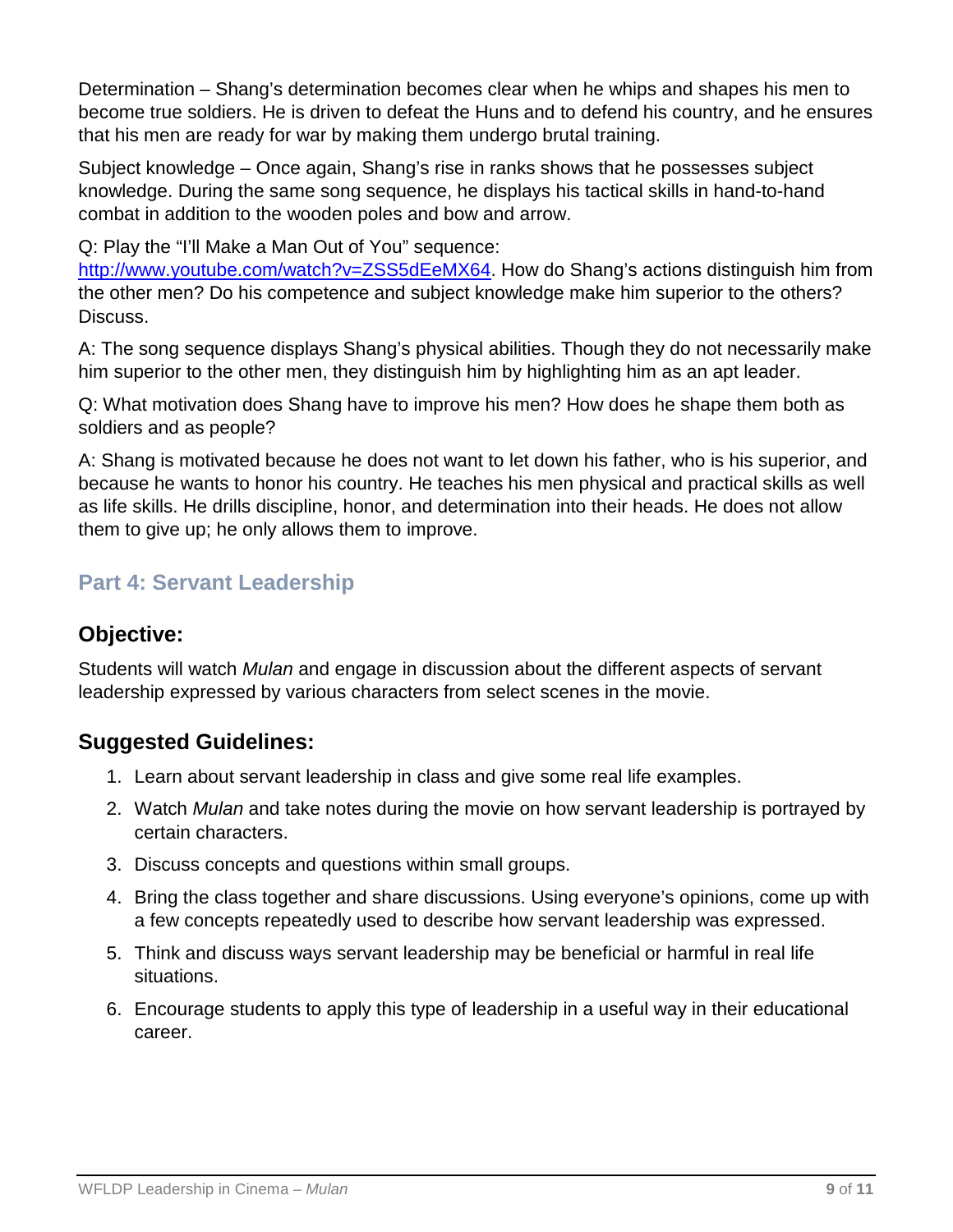# **Discussion Concepts and Questions**

Servant leadership can be basically characterized by a person who wants to serve first rather than lead first.

- Mulan, as the lead protagonist, can be seen as a classic example of a servant leader.
	- o Using specific events, her actions and behaviors, during the plot, provide evidence to support this statement.
		- For example, re-watch the scene when the army recruiters come to Mulan's house to take her father as a soldier to when she decides to take his place instead. Mulan goes against tradition, deceiving those around her, to save her father. She selflessly gave up her gender, identity, and even sacrificed her life to serve her father and thus her country. Considering Mulan's character and values, why do you think she decided to do this? What kind of traits is Mulan showing by making this decision, and how does it relate to servant leadership?
- Re-watch the scene of Mulan with the Matchmaker. The matchmaker tests Mulan to determine if she is truly a traditional Chinese woman. The culture of Chinese women was for them to be elegant, pour tea in certain way, dress beautifully, and wear make-up. The matchmaker had a goal to preserve this culture, and she would go through all means to have all the women in the village to follow the culture as well. She had very high standards. Because of this, she got extremely frustrated when Mulan messed up and poured all of the tea on her face in order to extinguish the fire she caused. She went as far as to state that Mulan would never be the traditional Chinese woman.
	- o How does the matchmaker's devotion for culture and tradition display characteristics of being a servant leader?
	- o How does this differ from serving as a leader in more structured religious beliefs?
- Notice in the movie how Mulan prays to her ancestors to protect her and give her courage in all her endeavors.<http://www.youtube.com/watch?v=AARl1cMxS9w> In this scene, she accepts the fact that she is going against tradition by disguising as a male in the army, but she believes it is for a good reason. Also, she keeps her faith and tradition of ancestry by doing this.
	- o How is this approach a different aspect of servant leadership (potentially going against acceptable behavior for a better outcome)?
	- o Does servant leadership always result in actions that all others see as doing the right thing? Can you think of an example when this has happened (perhaps in history)? What could be the possible consequences of doing this?
- Apart from Mulan, the other males in the army expressed extraordinary servant leadership. They were all chosen by default because they were the males of their family. Like Mulan, they too were not very experienced and needed a lot of training to fight and defend.<http://www.youtube.com/watch?v=ZSS5dEeMX64> In the scene when they were all doing quick exercises such as carrying heavy equipment, they could barely move. Even worse, they could not climb the mountain while carrying a